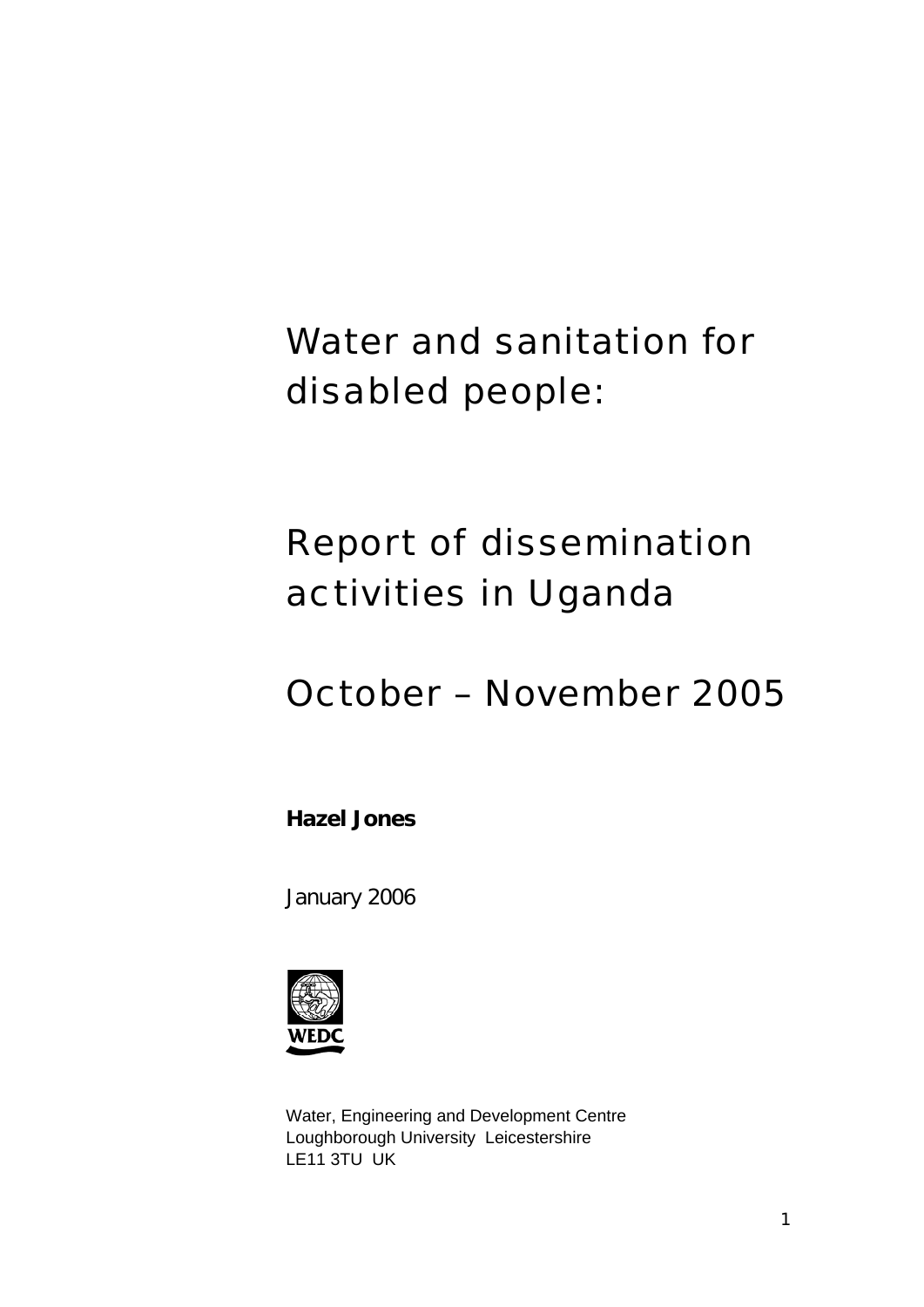## Acknowledgements

#### Warmest thanks to:

NUDIPU for thorough and efficient workshop arrangements, particularly to Hellen Asamo and James Male;

Firmina Acuba and Edward Bwengye for high quality contributions during the two weeks, and for their enthusiastic engagement and interest in the issues raised by disabled people;

And to my colleague Rose Lidonde who stepped in at very short notice and for her excellent support and contribution.

## **Glossary**

| <b>DFID</b>   | Department for International Development                                 |  |  |
|---------------|--------------------------------------------------------------------------|--|--|
| <b>DWD</b>    | Directorate of Water Development                                         |  |  |
| <b>NUDIPU</b> | National Union of Disabled Persons of Uganda                             |  |  |
| <b>WATSAN</b> | water and sanitation                                                     |  |  |
| <b>WEDC</b>   | The Water, Engineering and Development Centre<br>Loughborough University |  |  |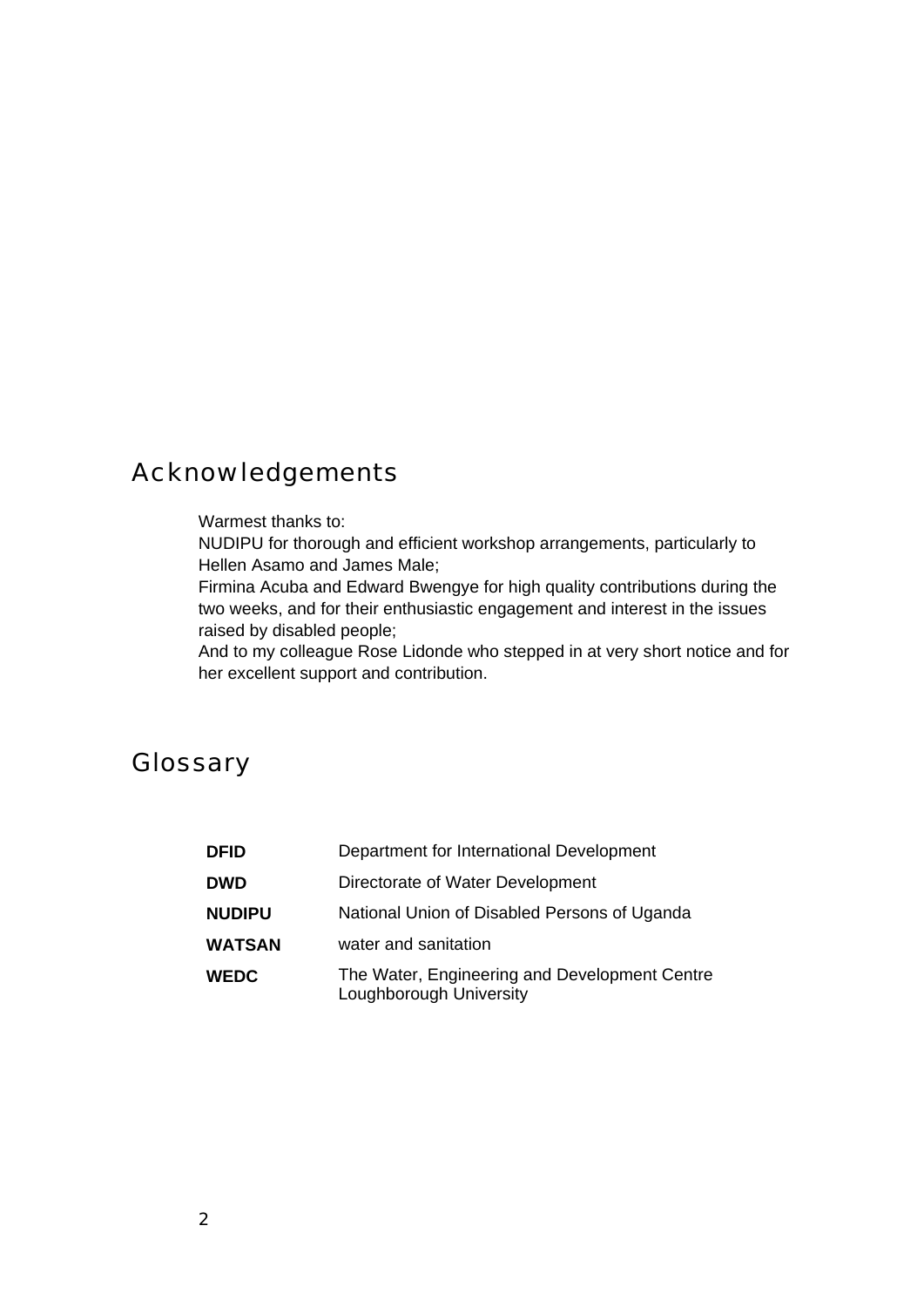## **Contents**

|                                      | 4<br><b>Background</b>             |                                                                           |                 |  |  |
|--------------------------------------|------------------------------------|---------------------------------------------------------------------------|-----------------|--|--|
|                                      | 1.1                                | The research project                                                      | 4               |  |  |
|                                      | 1.2                                | Dissemination phase                                                       | 4               |  |  |
| 2.                                   | Dissemination activities in Uganda |                                                                           |                 |  |  |
|                                      | 2.1                                | Capacity-building workshop for the disability sector                      | 5               |  |  |
|                                      | 2.2                                | Conference symposium presentation                                         | 6               |  |  |
|                                      | 2.3                                | Post-conference workshop                                                  | 8               |  |  |
| 3.                                   | 9<br><b>Lessons learned</b>        |                                                                           |                 |  |  |
|                                      | 3.1                                | Achievements                                                              | 9               |  |  |
|                                      |                                    | 3.2 Constraints                                                           | 9               |  |  |
|                                      | 3.3                                | Findings from workshop discussions                                        | 10              |  |  |
| 4.                                   |                                    | <b>Potential role for WEDC</b>                                            | 11              |  |  |
| 12 <sup>1</sup><br><b>References</b> |                                    |                                                                           |                 |  |  |
|                                      |                                    | Webpages                                                                  | 12 <sup>2</sup> |  |  |
|                                      | <b>Appendices</b>                  |                                                                           |                 |  |  |
| A1.                                  | groups                             | NUDIPU workshop: Water and sanitation for disabled and vulnerable         | 13              |  |  |
| A2.                                  |                                    | Water and Sanitation for all: practical ways to improve accessibility for |                 |  |  |

disabled people and other vulnerable groups: a symposium 15

A3. WEDC Conference workshop : Summary of key issues from group discussions. 16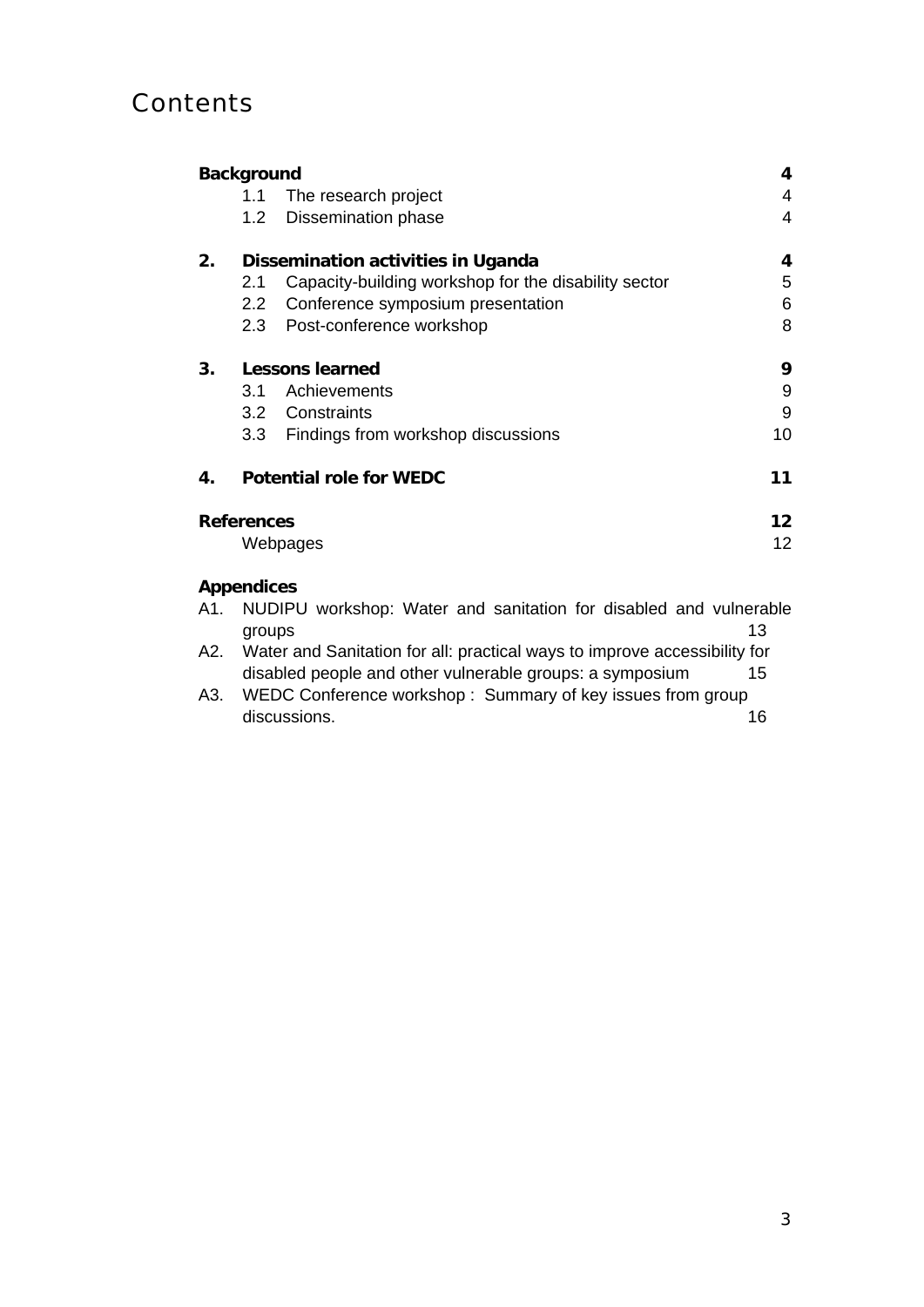## Background

## **1.1 The research project**

Research project KAR R8059: 'Water supply and sanitation, access and use by physically disabled people' was funded by the UK Department for International Development (DFID), and led by WEDC (see the project webpage, address on p.12). The main output of the research was a resource book entitled "Water and sanitation for disabled people and other vulnerable groups: designing services to improve accessibility", which provides information and ideas for service providers to make facilities and services more accessible for disabled people and other vulnerable groups. Distribution of the resource book has been wide: 400 copies have been distributed to key agencies globally; it is available to download from the project webpage (see p.12), and information about the publication has been circulated globally.

## **1.2 Dissemination phase**

Dissemination consists of more than just distributing books and information, however. To achieve the overall aim of the research, i.e. to contribute to poverty reduction, actual practical changes need to come about. For most people, it requires a major leap in thinking between receiving new information to applying it in practice. More proactive measures are therefore needed to support people to move towards practical implementation.

Funding was therefore approved by DFID for follow-up dissemination activities between July 2005 and March 2006. Activities include producing accessible versions of the resource book, including electronic format and a translation, and organising presentations, discussions and workshops in Cambodia and Uganda.

This interim report draws together lessons from dissemination activities in Uganda. A full report on all the dissemination activities will be produced on completion of the dissemination phase in March 2006.

## 2. Dissemination activities in Uganda

The series of dissemination activities in Uganda centred around the WEDC Annual Conference on water and sanitation from October to November 2005.

The objectives of dissemination were:

- 1. Distribution of the resource book,
- 2. Advocacy to increase awareness and understanding of the importance of the issues among the WATSAN and disability sectors,
- 3. Application to encourage people to think about how they could apply or adapt the information in the resource book to their own work.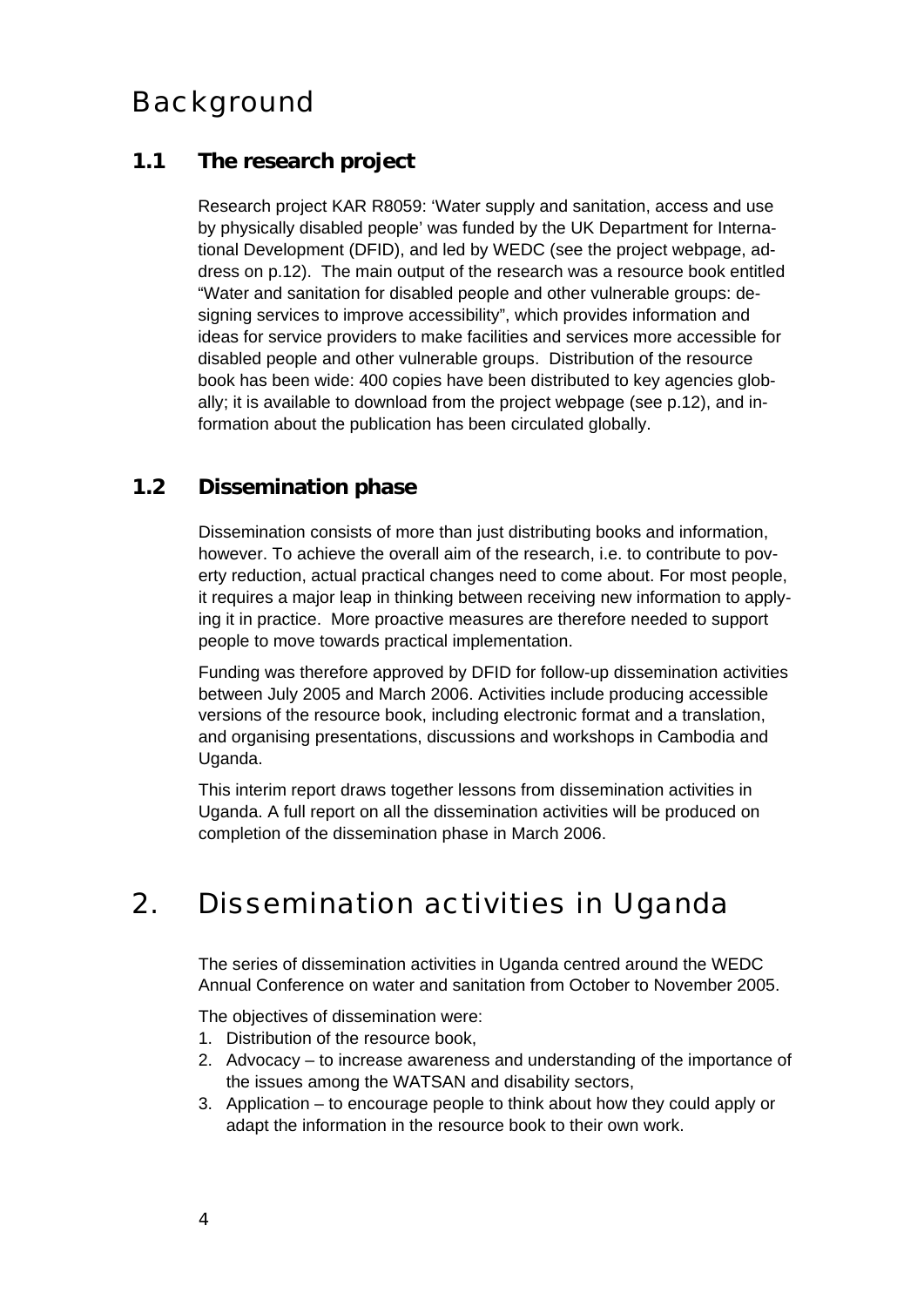There were three main components of the dissemination:

- 1. A two-day capacity-building workshop aimed at the disability sector,
- 2. A symposium presentation at the WEDC Conference,
- 3. A half-day post-conference workshop aimed at WATSAN professionals.

Fifty copies of the book and fifty CDs were taken to Uganda for distribution.

## **2.1 Capacity-building workshop for the disability sector**

#### **2.1.1 Purpose:**

To promote the capacity of disabled people and disability service providers in Uganda to engage with the WATSAN sector, to advocate and collaborate for more accessible WATSAN facilities and services.

#### **2.1.2 Objectives:**

- To introduce the resource book on accessibility to water and sanitation and the ideas it presents;
- To discuss issues of accessibility to water and sanitation that affect disabled people and other vulnerable groups in Uganda;
- To improve participants' understanding about the water and sanitation sectors in Uganda;
- To identify ways to advocate and collaborate with water and sanitation service providers to make facilities more user-friendly and accessible to disabled people.

### **2.1.3 Target audience:**

Representatives of disabled people with a range of impairments, mainly with physical and visual impairments, but also parents of disabled children. Several disability service providers were also represented.

The first morning was also used to launch the book to a wider audience than the disability sector, so representatives from major WATSAN agencies also attended, including the World Bank, DANIDA, the Department of Water Development, the Ministry of Works and WATSAN NGOs.

### **2.1.4 Outputs:**

- Minutes of the workshop,
- Electronic copies of workshop presentations,
- A list of key issues for disabled people in accessing water and sanitation,
- A list of practical ideas for implementation.

#### **2.1.5 Description**

The workshop was hosted by the National Union of Disabled Persons of Uganda (NUDIPU). It was co-facilitated by WEDC, NUDIPU, and local specialists from the Ugandan water sector – the Directorate of Water Development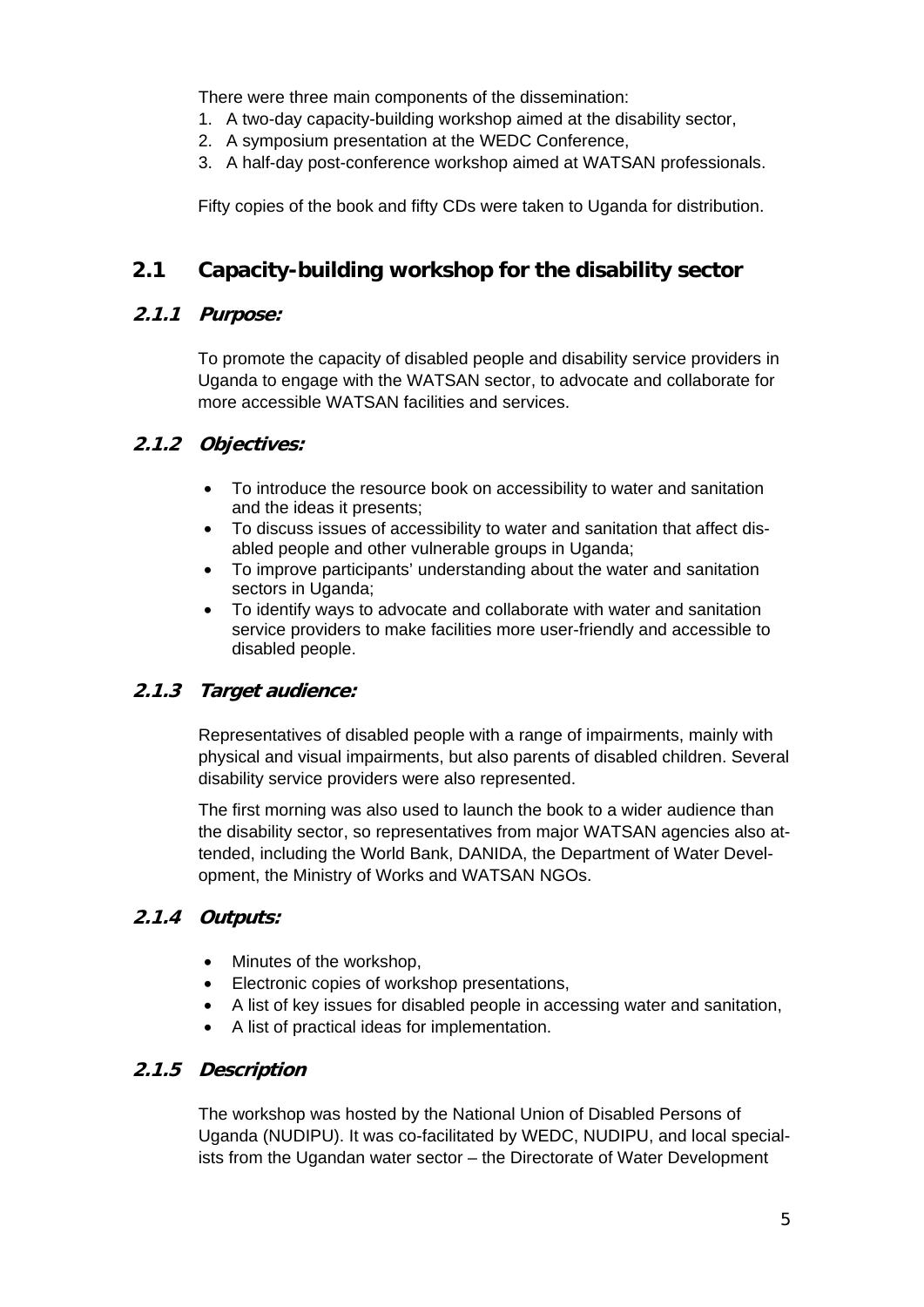(DWD) and UNICEF. The workshop was opened by the Hon. James Mwandha MP, representing disabled people from the Eastern Region. Minutes of the workshop were circulated to all participants. Invitees who had not attended were informed of the availability of the minutes on the project dissemination webpage (address on p.12), or from WEDC. All the Powerpoint presentations were provided to NUDIPU on CD, to be made available to participants if they required them for further advocacy purposes.

#### **2.1.6 Achievements**

Disabled people had opportunities to interact and discuss with WATSAN sector professionals who were open to new ideas, which was a new experience for many.<sup>1</sup>

WATSAN contributors stated they had also learned a lot more about issues that disabled people face, after participating in discussions with them.

A list of key issues was produced (Appendix A1.1), which could be used in the future for information and awareness raising among service providers.

In spite of this being a new discussion topic for many participants, a list of ideas for practical actions was also produced (Appendix A1.2).

#### **2.1.7 Constraints**

Participation was lower than anticipated for a number of reasons:

- Preparation time was rushed because of the short lead-in time available, which led to some invitations arriving late;
- Representatives of the elderly and organisations working with people living with HIV/AIDS were invited but did not attend;
- There was no flexibility of date because the Conference was fixed, so the workshop coincided with the final day for voter registration, which meant that some potential participants were away from Kampala.

### **2.2 Conference symposium presentation**

#### **2.2.1 Purpose**

To provide a platform for practitioners from different countries and backgrounds to present their experience in improving access for disabled children and adults to water and sanitation facilities.

-

<sup>1.</sup> One wheelchair user spoke of being routinely denied the opportunity to present his views to officials, even after making an appointment. "As soon as officials see a wheelchair, they assume we've come to beg and send us away." I also encountered this attitude during conversation with one government official at the Conference, who expressed the view that disabled people were mostly beggars looking for handouts.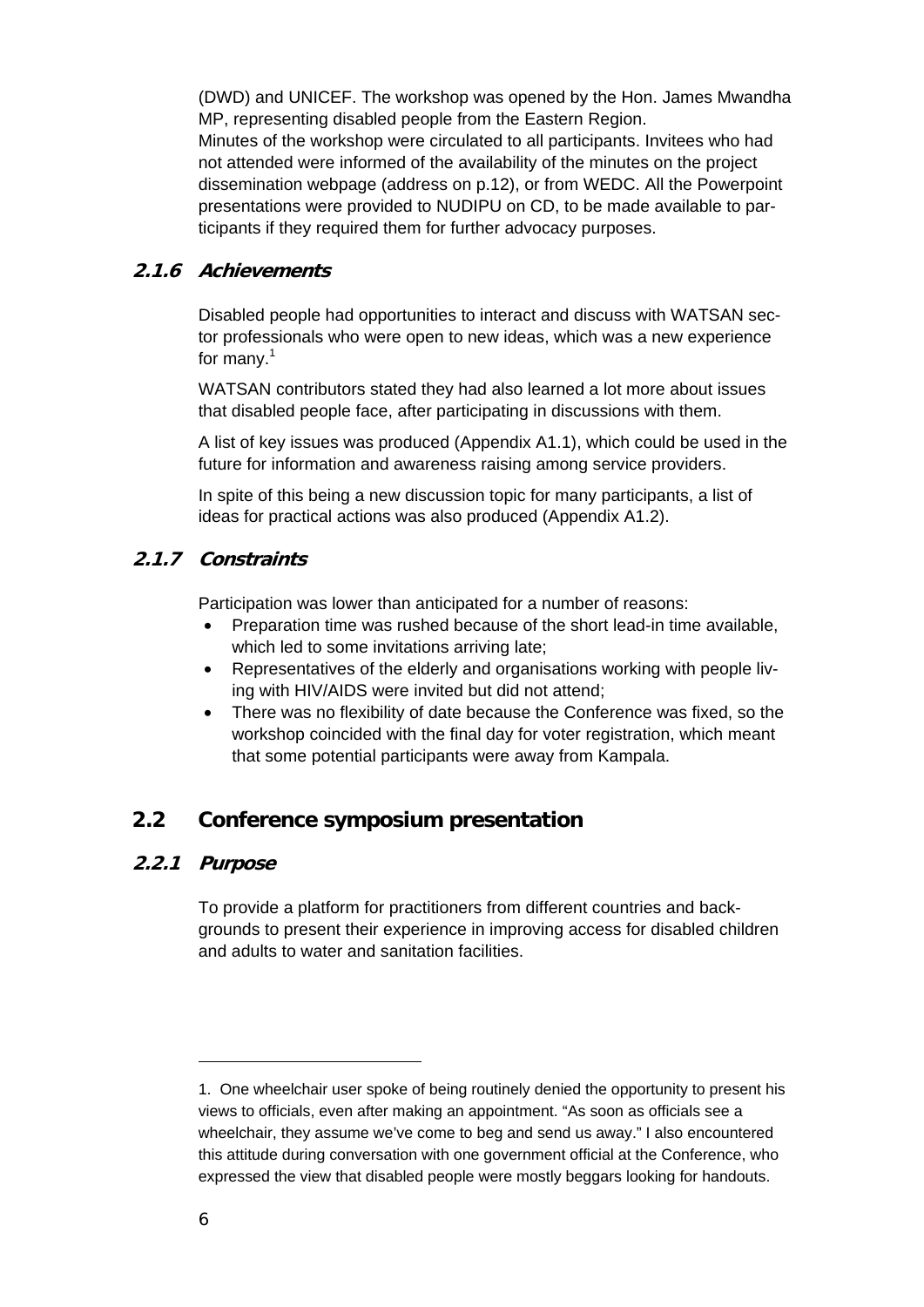### **2.2.2 Target audience**

WEDC Conference participants, including water and sanitation sector professionals – donors, government and NGO service planners and practitioners.

#### **2.2.3 Process**

A call was sent out inviting ideas for Option C presentations on accessible water and sanitation. (Option C does not require a formal written paper, but a paragraph summarising the ideas to be presented and a description of the presentation format). Practitioners from four countries, Uganda, Kenya, South Africa and Bangladesh submitted Option C abstracts, describing an aspect of their practical experience. A session was then designed by the symposium coordinator, incorporating the four presentations into a coherent framework. This was circulated to the presenters for their comments and approval.

A one-day meeting was organised in Kampala the day before the start of the conference, at which all four presenters, the co-ordinator and a WEDC colleague met to prepare the session. Presenters took it in turns to make their presentation as far as they had prepared it. The rest of the group then provided feedback and suggestions for improvements. Two presenters needed to make only minor adjustments to their presentations. The other two had all the key components – project description, main points, photos, etc. but required support to compile these into a single presentation that would fit in the allocated time.

A 90 minute session with four practitioner presentations took place on the Tuesday morning as part of the Environmental Sanitation theme.

### **2.2.4 Achievements**

Over 50 people attended the session and some thoughtful comments were made. For the rest of the conference, the presenters were followed up with questions and requests for more information about their work.

The summing up of the Environmental Sanitation theme on the last day of the Conference, made specific mention of the issue of accessibility and vulnerable groups.

The interest raised by the session led to increased orders for the Resource Book, and to increased interest in the post-conference workshop.

For the first time, option C presentations were part of the mainstream conference. At previous WEDC conferences, option C presentations had been allotted informal space during a lunch-time or break-time, and not included in the pre-prints or proceedings.

### **2.2.5 Constraints**

It was hard work to make sure that disability was part of the mainstream conference and not sidelined. At first it was suggested that these Option Cs be presented in a break-time slot, as in previous conferences. However this would have reached only a limited audience and not justified the funding of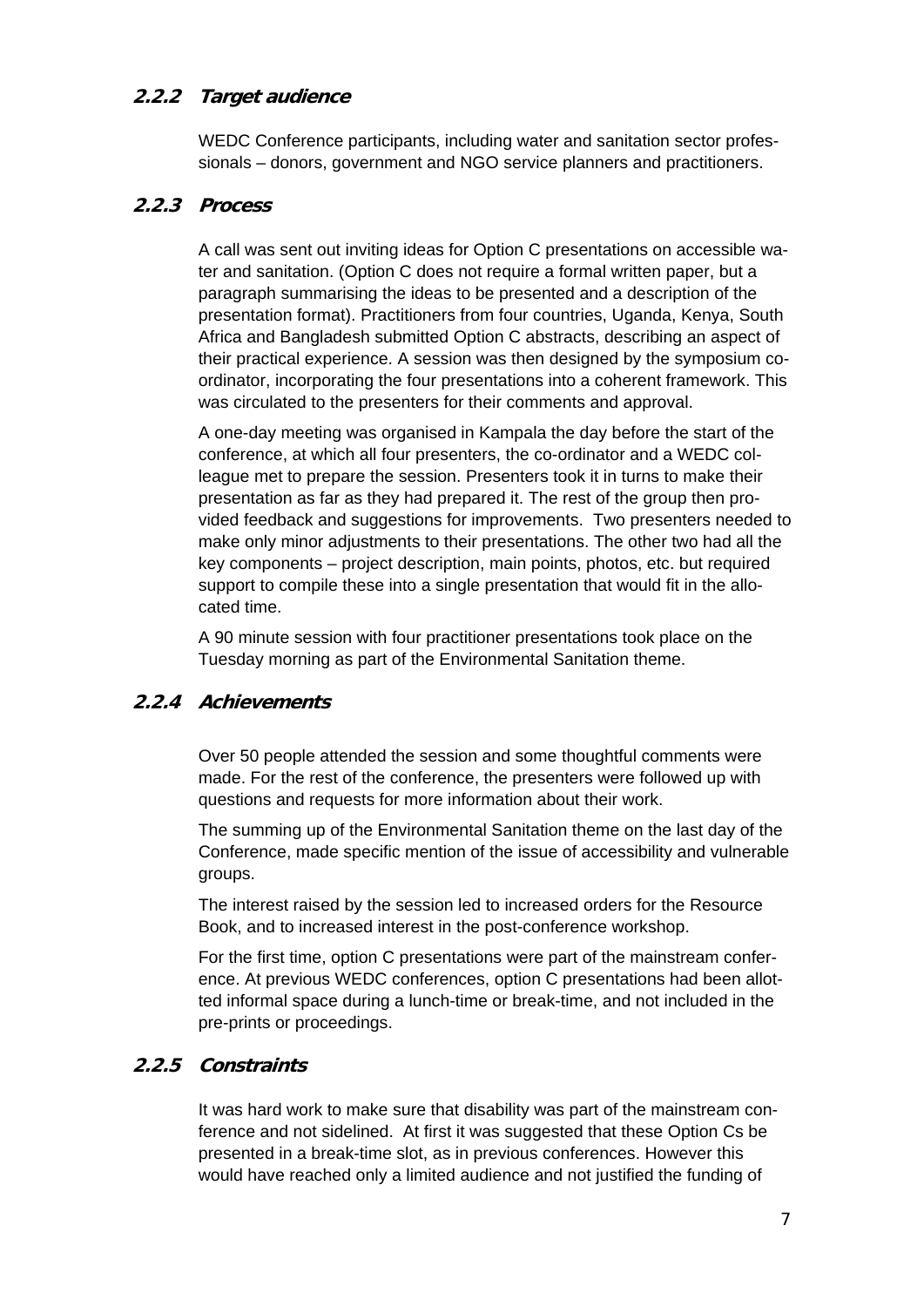presenters. It was finally accepted that the session be given a mainstream slot, and accepted as part of the Environmental Sanitation theme, rather than a separate 'cross-cutting' theme.

It was agreed that the session outline (Appendix A2) would go into the Conference Pre-prints. When this didn't happen, it was then agreed that the outline would be added to the Conference packs, which also did not happen. It has now been accepted that the session and papers be included in the Conference Proceedings.

## **2.3 Post-conference workshop**

#### **2.3.1 Purpose**

To increase the knowledge and understanding of WATSAN sector professionals about issues of accessibility and inclusion/exclusion, its relevance and application to their own work.

#### **2.3.2 Activities**

- To introduce the resource book, and its main ideas,
- To identify and discuss practical solutions to improving accessibility for disabled people and other vulnerable people,
- To provide an opportunity for discussion and exchange of ideas between practitioners in the WATSAN sector and the disability sector.

### **2.3.3 Description**

This 3-hour workshop was held on the Friday afternoon, after the close of the Conference, and was open to conference participants on a first come, first served basis. The remaining copies of the resource book were distributed to a few participants. After the conference, workshop minutes were circulated to participants, and are available to download from the dissemination webpage.

#### **2.3.4 Achievements**

The workshop was well attended, with over 30 participants, of whom 24 were from the WATSAN sector. This was an 800% increase compared to a similar workshop in 2002, which attracted only three WATSAN participants.

Six participants were disabled people who had attended the initial NUDIPU hosted workshop, bringing with them the issues and suggestions raised. This was the first forum where they could start to advocate and engage with the WATSAN sector, representing the perspective of disabled people.

The workshop provided an opportunity for the WATSAN and disability sectors to exchange views, and jointly identify practical suggestions for ways forward. Participants were from eleven countries: five in Africa – Uganda, Kenya, Tanzania, Nigeria and South Africa, four in Asia – Bangladesh, India, Pakistan and Sri Lanka, and two from Europe – Ireland and the UK.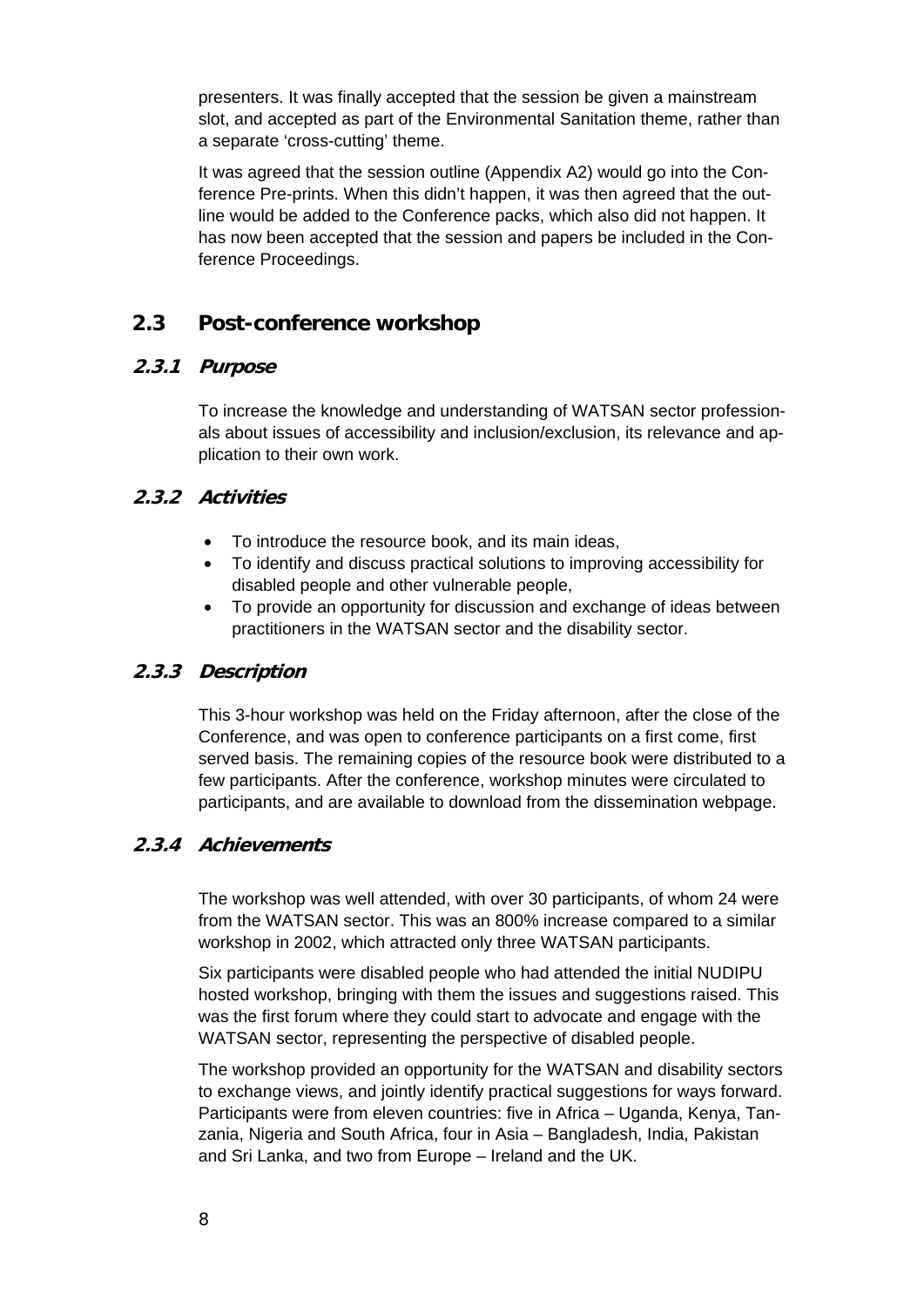## 3. Lessons learned

This section summarises key learning points from both the process of activities undertaken, and from the recommendations and action-points that emerged from workshop discussions.

## **3.1 Achievements**

*Sharing evidence of good practice:* The main focus has moved beyond simply raising the issue as a problem, towards providing solutions for practical implementation. A list of practical suggestions for ways forward for Uganda and elsewhere emerged.

*Networking*: Individuals and organisations from eleven different countries had the opportunity to share information and ideas, to discuss and think about practical approaches to including disabled people, and to get to know each other. These provided potential starting points for collaboration between the WATSAN and disability sectors.

*Critical mass*: One way to convince people that something is important and worth paying attention to is to ensure that the issue is never off the agenda, and that it is raised at regular intervals by different people in different ways. At the conference, the issue of accessibility was being raised from many perspectives and angles, by conference participants, by wheelchair users, through the availability of resource materials, the workshop, etc. Participants are likely to think that if it keeps being mentioned, it must be important.

## **3.2 Constraints**

The intended aim of producing action-plans and ideas for pilot projects was unrealistic in the time-frame. A number of practical ideas were suggested by participants, but no commitments were made, probably for the following reasons:

- It takes time for the process of new ideas to become part of a person's way of thinking, and gradually to re-emerge as their own ideas. This is particularly so for a new area like disability, which has so much myth, misinformation and stigma attached.
- Some participants found it difficult to focus on practical and realistic implementation, as they tended to think in general terms of 'awarenessraising', make sweeping statements about what should happen (i.e. what other people should do), and focus on the need for funds. For the disability sector, this is not surprising since a key part of their mandate is advocacy and lobbying.
- Few participants were in a position to make commitments or decisions on behalf of their organisation, and no mechanisms were agreed to ensure that these are taken forward into practical action.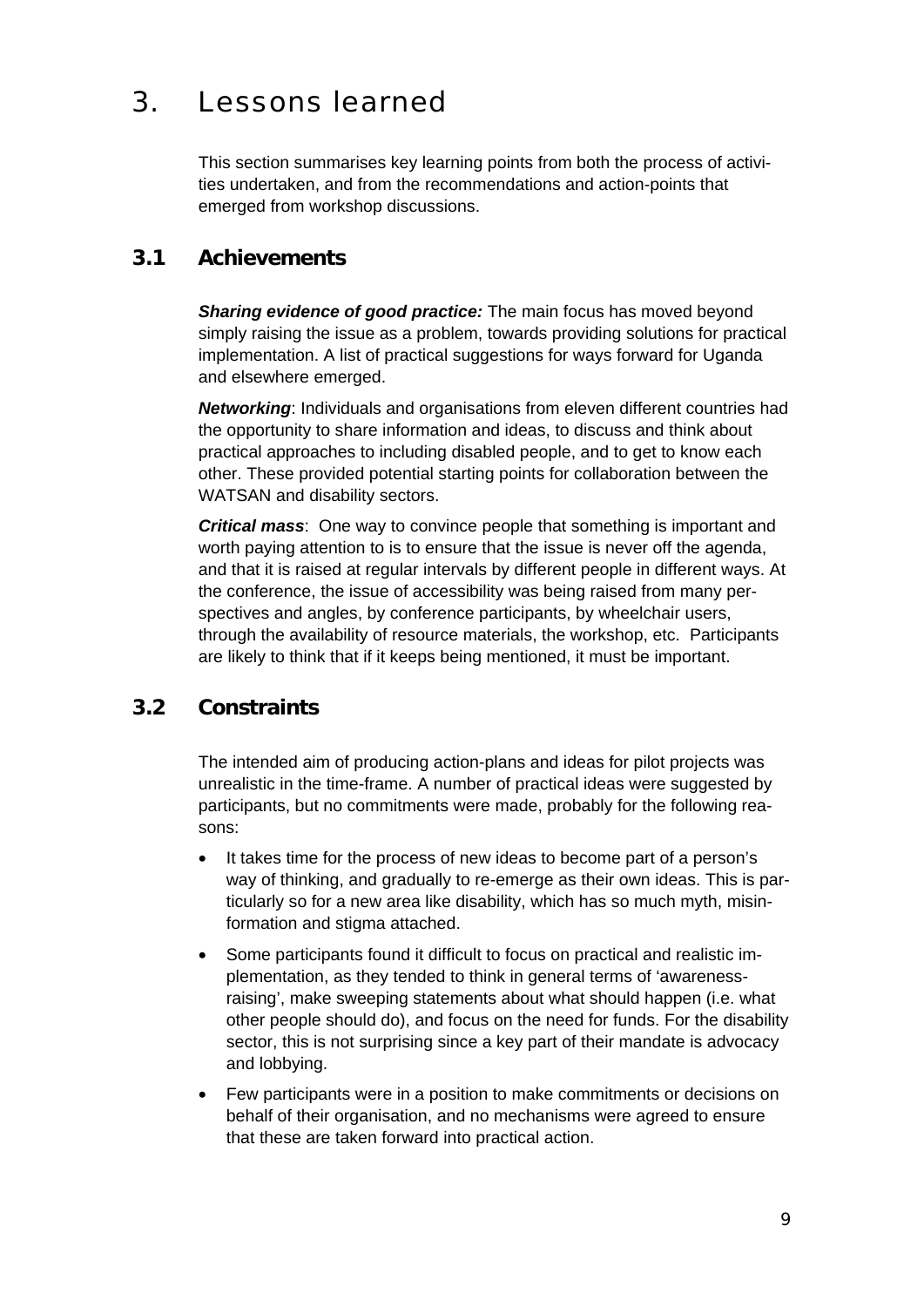• The WATSAN workshop had participants from such a range of countries that action-planning could only be very general.

The attempt to bring together a range of vulnerable groups including elderly people and people living with HIV/AIDS did not work. This may be because marginalised/stigmatised groups who are struggling for recognition and to make their voice heard are reluctant to ally with other stigmatised groups.<sup>2</sup> It may also be difficult for special interest groups to see beyond their differences and special needs, to the issues that they have in common.

## **3.3 Findings from workshop discussions**

The following is a summary of recommendations and action-points to promote accessibility in the WATSAN sector, that emerged from workshop discussions.

#### **3.3.1 Information sharing/advocacy**

Awareness-raising is needed to promote understanding of the benefits and cost-effectiveness of accessible/inclusive design, for the WATSAN sector to pay attention to the issue, and in the disability sector to stimulate demand.

This needs to continue at all levels, at policy level (e.g. DPOs advocating on WATSAN policies) at local community and District level, at organisational/institutional level, and worldwide, using existing communication networks, the media, e-conferences, workshops, etc.

### **3.3.2 Versioning for local use**

Comments were made about the size of the resource book, and complexity of language for users whose first language is not English. In addition to versions in local languages and accessible formats, it was suggested that there was a need also for short versions summarising key information, and multi-media formats, such as pictorial and audio-visual versions.

### **3.3.3 Strategy/ planning/ institutional development**

Accessibility legislation is needed – accessibility in public places, especially school sanitation, needs to be made a legal /institutional requirement, not an optional extra.

Donor funding guidelines for programmes / projects should ensure disability sensitivity.

-

<sup>2.</sup> A recent article illustrates this: "We do not network with people with disabilities. What will [people] say if I am seen having a meeting with you? You have to stay indoors and ask the Department of Social Welfare to assist you with food." These words were spoken to [the Executive Director of Disabled Women Support Organisation] by a well-respected director of a woman's organisation in Zimbabwe (Charowa, 2005).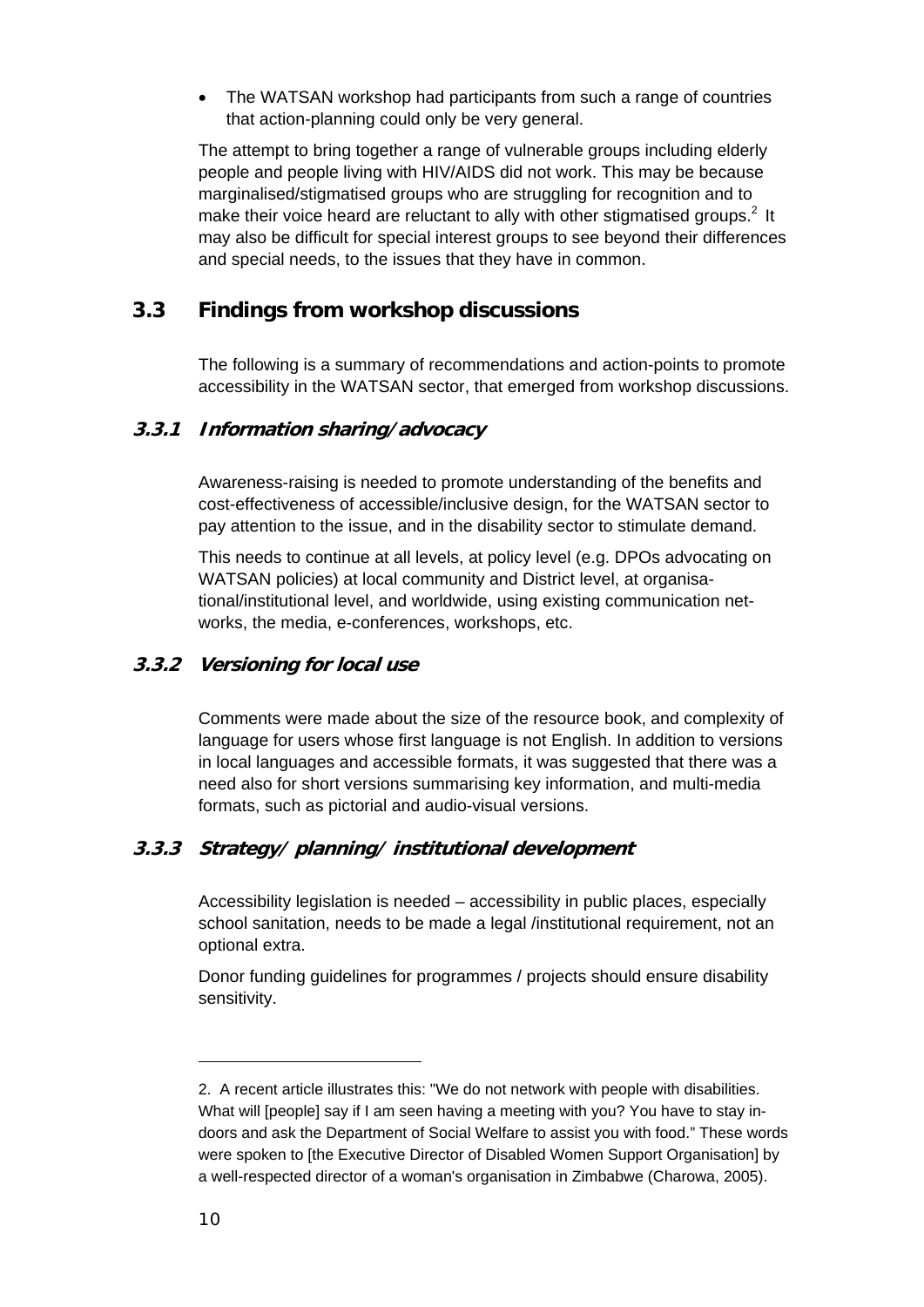DPOs suggested that they develop a concept paper outlining their perspective, and advocate for operationalisation of existing policies where these could favour disabled people.

WATSAN strategies to increase consultation with disabled people are needed, e.g. disabled representatives on water committees, in the same way that women representatives are frequently a requirement.

### **3.3.4 Training/capacity building**

There is a need for skills development for technical staff, e.g. professional training institutions to include accessibility/inclusive design in standard courses for engineers, architects, etc. But in-service training for relevant agency staff about disability issues is also needed, e.g. community/ development workers, engineers, planners, etc.

#### **3.3.5 Development of technologies**

Produce accessible standard engineering designs for public facilities.

#### **3.3.6 First steps**

*Appoint a focus person:* There is a need for key staff member to take a lead on disability /WATSAN, to promote the issue within the organisation, to ensure it does not get sidelined, and to eventually make something happen.

Communication and collaborative activities need to be promoted between WATSAN sector and DPOs.

At an organisational level, a survey or review of existing information could be carried out to identify programming needs.

## 4. Potential role for WEDC

WEDC could play an important role in the following areas of activity

- Information sharing,
- Training, capacity-building, production of training materials,
- Support for planning, getting started,
- Support for further research, surveys, etc.,
- Take all opportunities for dissemination, such as conferences, presentations to agencies, meetings, etc. Disseminate lessons learned about practical pilot projects,
- Explore collaboration with national/regional agencies to produce locally relevant versions,
- Further research to produce evidence of cost-benefits of accessibility.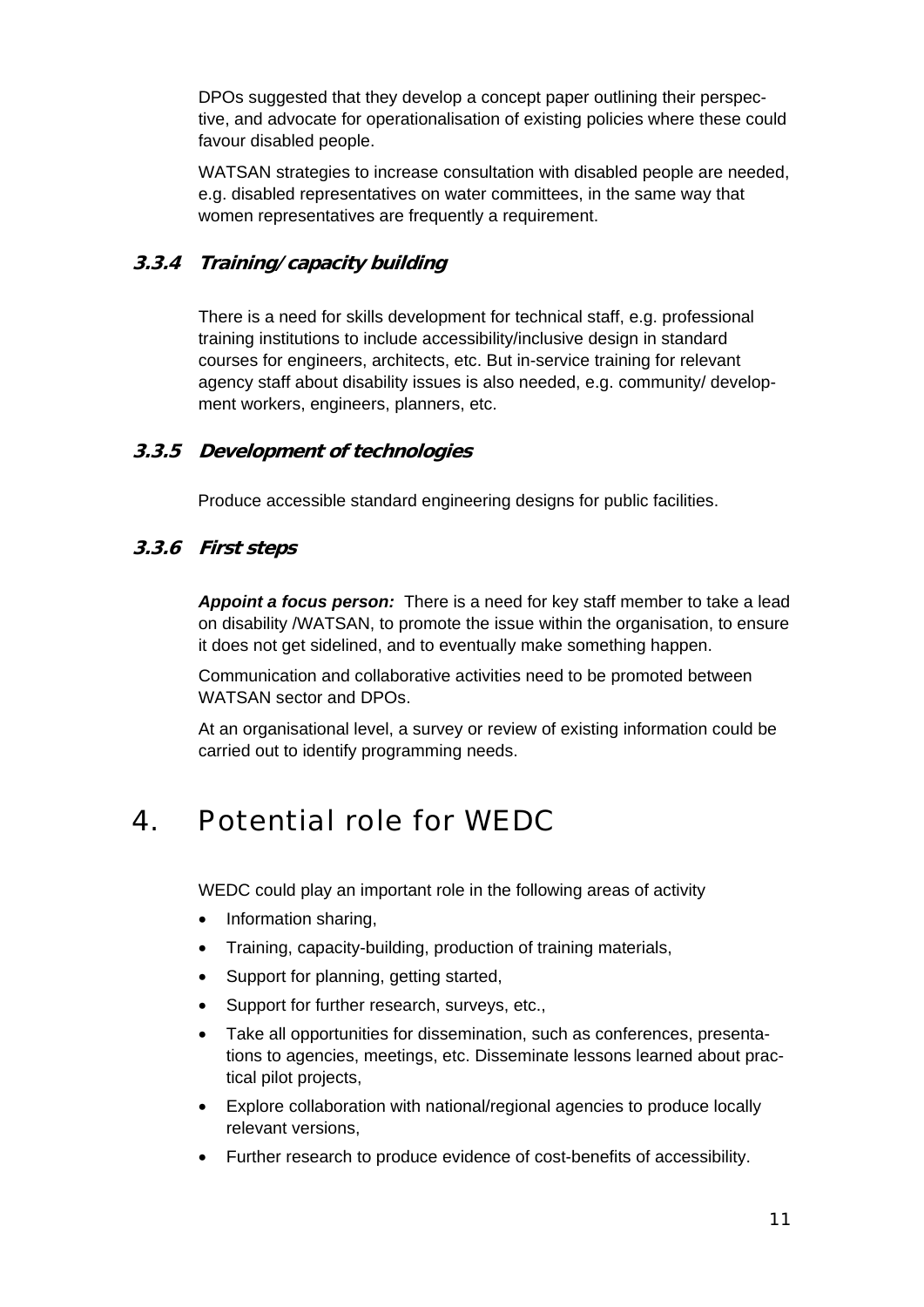## References

Bannister, M., M.D. Hannan, H.E. Jones, C. Menya and E. Musenyente (*in press*) Water and Sanitation for all: practical ways to improve accessibility for disabled people and other vulnerable groups: a symposium. In: **Proceedings of 31st WEDC Conference**. WEDC, Loughborough University: UK.

Charowa, Gladys (2005) **Layers of discrimination: disabled women in Zimbabwe.** DPI e-update 10.12.05. http://v1.dpi.org/langen/resources/topics\_detail?page=417 (Accessed 12.12.05).

Workshop at WEDC Conference: minutes. On project dissemination webpage.

Water and sanitation for vulnerable groups in Uganda: developing participation of the disability sector. Minutes of a meeting and workshop. Available on project dissemination webpage

### **Webpages**

Research project webpage: http://wedc.lboro.ac.uk/projects/new\_projects3.php?id=60

Project dissemination webpage: http://wedc.lboro.ac.uk/projects/new\_projects3.php?id=177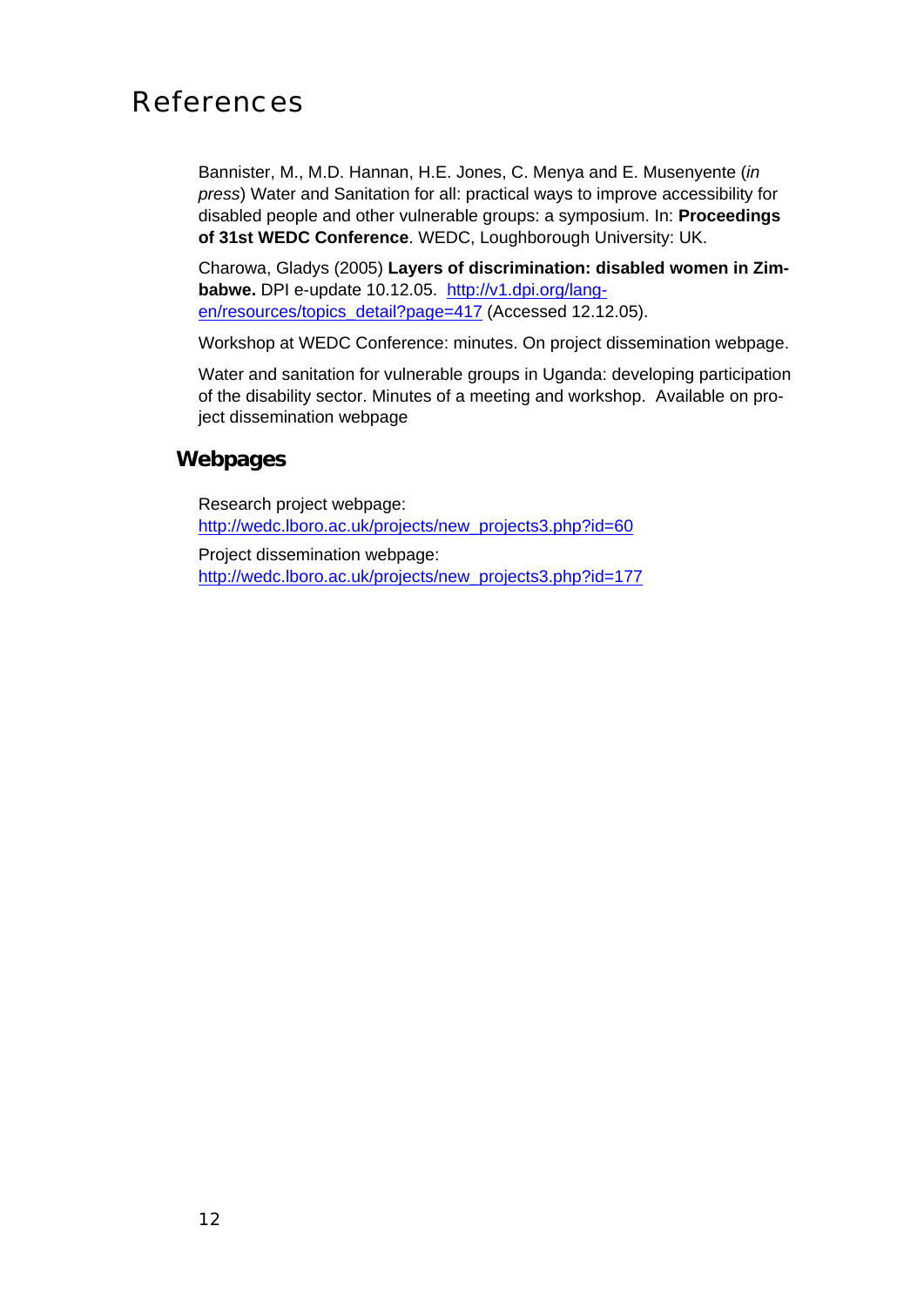## **A1 NUDIPU workshop: Water and sanitation for disabled and vulnerable groups**

#### *A1.1 Summary of main issues and challenges facing disabled people*  **Natural Physical environment**

• Distance, poor terrain, narrow and rough paths, flooding, non-availability of water in some areas, natural water sources not user-friendly; time vs amount of water taken.

#### **Built environment/infrastructure**

- Inadequate water sources, steep and slippery wells, constructed water sources are over protected, overcrowding by users – struggle for competition for water
- Narrow paths, open drains & manholes, steps to raised toilets, narrow doors and toilets, no support for people who cannot squat, wide toilet holes, no labels or signs to guide deaf and blind people;
- Location of facilities may affect security of users.

#### **Hygiene**

- Unhygienic sanitary facilities and water, dirty toilets because of poor usage, inadequate maintenance, indiscriminate toileting; contaminated water causing a health hazard and spread of infections;
- Inadequate access to health education programmes.

#### **Poverty**

• Inability to pay for water, for use of expensive public toilets, or to contribute towards maintenance, or afford hygienic water containers.

#### **Lack of awareness/information**

- Limited understanding of disability, negative attitudes, over-dependency and overprotection, cultural beliefs and myths;
- Knowledge gap about adaptations, about different kinds of disabilities e.g wheelchair users; lack of relevant research.

#### **Consultation/decision-making processes**

• Limited participation.

#### **Policy/Legislation**

- Laws are not accessed or understood by PWDs in the community, due to poor dissemination, and not translated into local languages;
- Politics that compromise the laws, failure to translate into action.

#### **Urban areas**

• Over population – shared toilets, lack of toilets – use of polythene bags.

#### **Schools**

- Inaccessible, unhygienic and unfriendly toilets and bathrooms;
- Lack of guidance and counselling for children.

#### **Women**

- Limited marriage opportunities due to failure to do domestic work
- Expectant mothers find difficulty fetching water, lack of support for disabled mothers, security issues for disabled women.

#### **Disability services**

- Lack of mobility skills, or appropriate assistive devices, high cost of devices. **Children**
- Child labour carrying heavy jerry cans of water.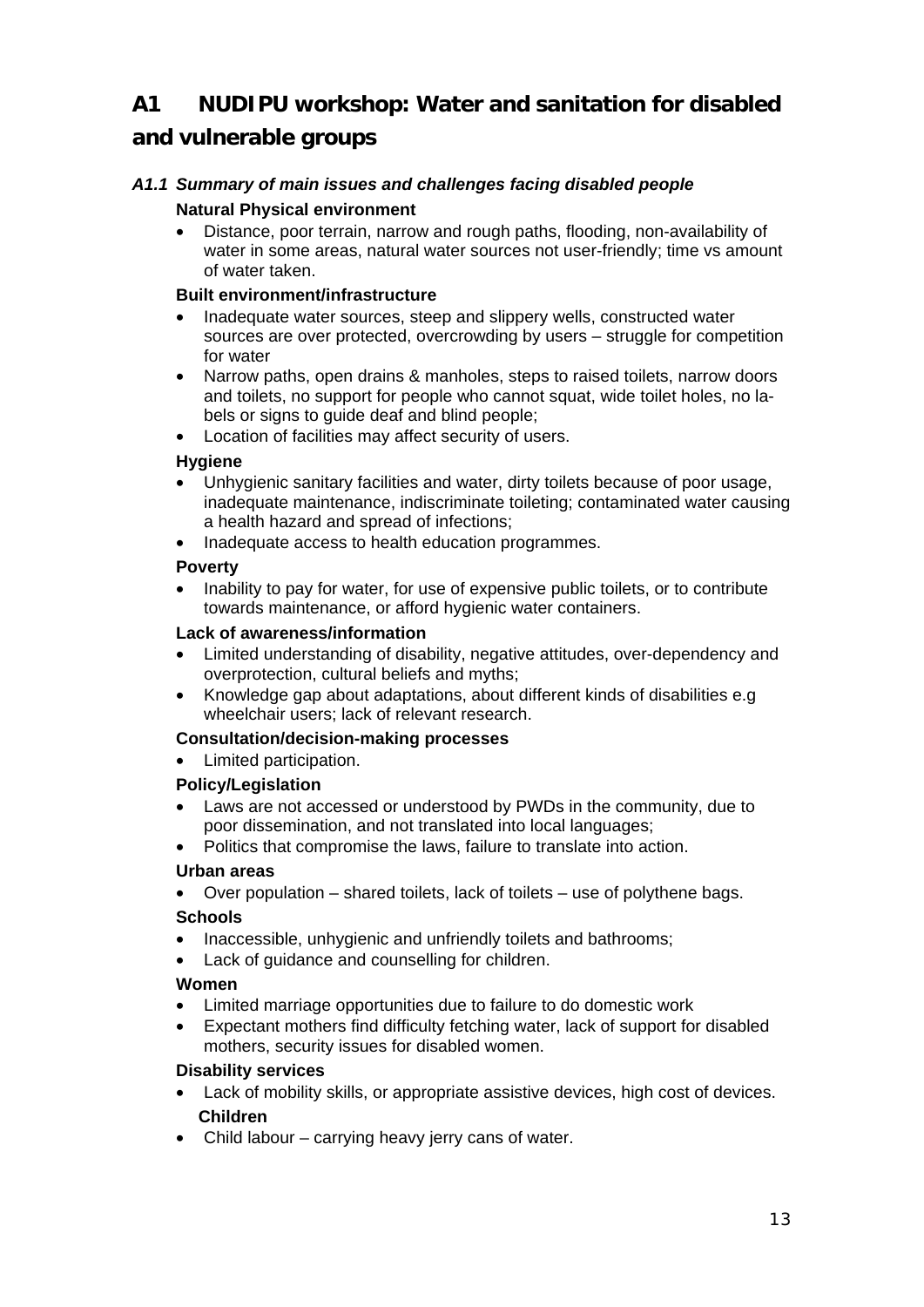## *A1.2 Action points*

| <b>Action</b>                                                                                                                                | Who does it?                                | When?                            | <b>Additional re-</b><br>sources needed                              |
|----------------------------------------------------------------------------------------------------------------------------------------------|---------------------------------------------|----------------------------------|----------------------------------------------------------------------|
| 1. Develop a concept paper                                                                                                                   | Leaders of<br><b>PWDs</b>                   | Nov. 05                          | <b>Relevant literature</b><br>Funds                                  |
| 2. Share workshop comments with<br>AMREF, provide DPO contacts                                                                               | <b>WEDC</b>                                 | <b>WEDC Con-</b><br>ference      |                                                                      |
| Identify 3 people to participate in<br>3.<br>post-conference workshop to bring<br>issues to WATSAN audience                                  | <b>NUDIPU</b><br><b>WEDC</b>                | 29 <sup>th</sup> Oct. 05         | Lunch and trans-<br>port (WEDC)                                      |
| Produce a workshop report<br>4.<br>Circulate report to participants<br>5.                                                                    | <b>WEDC</b><br><b>NUDIPU</b>                | By end of<br>Nov. 05             |                                                                      |
| Share information from this work-<br>6.<br>shop with others in participants' institu-<br>tions                                               | Each participant                            | Immediate<br>effect              |                                                                      |
| Produce materials suitable for blind<br>7.<br>people:<br><b>Braille version of Briefing Note</b><br>O<br>Audio version of Resource Book<br>O | WEDC in con-<br>sultation with<br>UFB, UNAB | Nov <sub>05</sub><br>by March 06 |                                                                      |
| Organize a follow up workshop for<br>8.<br>key stakeholders to present the re-<br>source book                                                | <b>MGLSD</b><br><b>NUDIPU</b>               | Jan 06                           | Funds<br><b>WEDC</b> leave<br>electronic version<br>of presentations |
| Organize consultation workshops at<br>9.<br>district level targeting disabled people                                                         | <b>DRO</b><br><b>NUDIPU</b>                 | Feb.06                           |                                                                      |
| 10. Establish a Disability Desk and<br>recruit a Desk Officer at DWD                                                                         | <b>DWD</b>                                  | Next finan-<br>cial year         |                                                                      |
| 11. Influence WATSAN policies to<br>make them inclusive of disabled people                                                                   | Leaders of<br><b>PWDs</b>                   | Immediate<br>effect              | Funds and trained<br>personnel                                       |
| 12. DWD to re-define the 'minimum<br>walking distance to a safe water<br>source'.                                                            | NUDIPU, DWD,<br><b>UWASNET</b>              | Jan 06                           | Further research<br>and consultation<br>with stakeholders            |
| 13. Follow up on action points raised in<br>the workshop                                                                                     | NUDIPU,<br>MGLSD, NCD                       | On-going                         | Resources                                                            |
| 14. Summarize resource book into<br>usable small version, translate into local<br>languages                                                  |                                             | Jan 06                           | Identification of<br>new donors                                      |
| 15. Produce an accessible manual/<br>brochure with key information on<br>WATSAN needs for disabled people                                    | NUDIPU,<br><b>WEDC</b>                      |                                  |                                                                      |
| 16. Use media and PWD drama groups<br>to disseminate information about<br>WATSAN needs of disabled people                                    | <b>NUDIPU</b>                               | Jan 06                           | Funds                                                                |
| 17. Organize press releases to raise<br>awareness                                                                                            | <b>NUDIPU</b>                               |                                  |                                                                      |
| 18. Modify existing technologies e.g<br>mobile and pedestal toilets, urinals etc.<br>to suit the needs of disabled people.                   | DWD,<br><b>NCD</b>                          | On-going                         | Funds                                                                |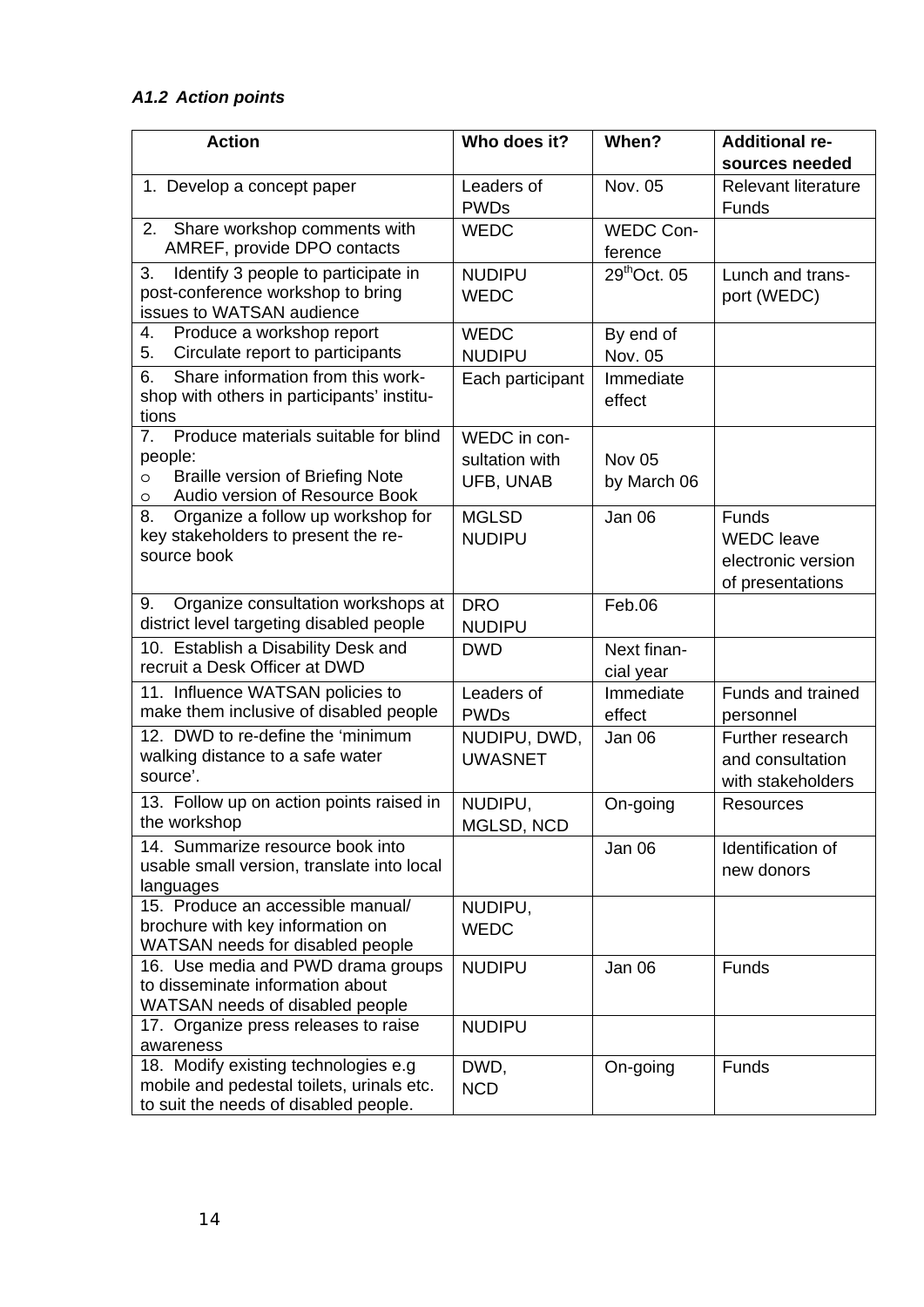## **A2 Water and Sanitation for all: practical ways to improve accessibility for disabled people and other vulnerable groups: a symposium**

#### Presentation at the 31st WEDC International Conference, Kampala, Uganda, 2005.

#### *Contributors: Mark Bannister, South Africa, Mohammed Hannan, Bangladesh, Hazel Jones, WEDC, Charles Menya, Chadwick Safu, Kenya, and Elijah Musenyente, Uganda.*

Disabled people are among the poorest and most socially excluded groups in every society; they are also among the hardest to reach, and usually the least served by basic services, such as water and sanitation. Improving accessibility and inclusion brings benefits for the whole family and wider community, and does not have to be hi-tech or costly.

Obstacles to accessibility and inclusion include:

- Physical barriers  $-$  in the built and natural and environments,
- Organizational lack of policies, information, understanding, skills and experience, and
- Social incorrect beliefs, negative behaviour, etc.

A variety of practical approaches can be used to address these obstacles, such as:

- Incorporating accessibility into the design and construction of water and sanitation facilities from the outset;
- Upgrading and adapting the built environment, including the toilets, in schools for example, to improve access for all, including those with disabilities;
- Designing individual assistive devices for disabled children and adults to access water and sanitation;
- Inter-sectoral dialogue and collaboration;
- Addressing social attitudes and behaviour among service providers.

This symposium will provide a platform for practitioners to present experience from their own work and lives in implementing the above approaches. They will also illustrate their effectiveness in enabling disabled children and adults to access mainstream facilities.

Presentations included the following:

#### **Water and sanitation for disabled people in Uganda**

Low-cost assistive devices developed by HITS for other disabled people to copy, to enable them to access water and sanitation. Elijah Musenyente

Chairman

### Uganda Society of Hidden Talents (HITS)

PO Box 7304, Kampala, Uganda.

#### **Accessible handpumps and sanitary latrines by and for persons with disabilities in Bangladesh**

Photographic presentation of a programme to provide accessible facilities, illustrated by case studies. Mohammed Hannan Programme Manager Bangladesh Protibandhi Kallyan Somity (BPKS) BPKS Complex, Dhakkhinkhan, Uttara, Dhaka, Bangladesh,

#### **Inclusive Education facilities bring benefits to all in Kenya**

Improvement and adaptation of the school environment, including sanitation facilities, is an important factor in improving education for all children, and increasing enrolment of disabled children in school.

Charles Menya, Chadwick Safu,

Leonard Cheshire International, East and North Africa P.O. Box 38748, Nairobi, Kenya.

#### **Disability and attitudes in developing countries**

The presentation will try to address some of the 'myths' around disability which often contribute negatively towards the quality of life of a disabled person. Mark Bannister

Business Development Manager Umgeni Water

310 Burger Street, Pietermaritzburg 3200, South Africa

Symposium co-ordinator Hazel Jones, Assistant Programme Manager, WEDC, UK.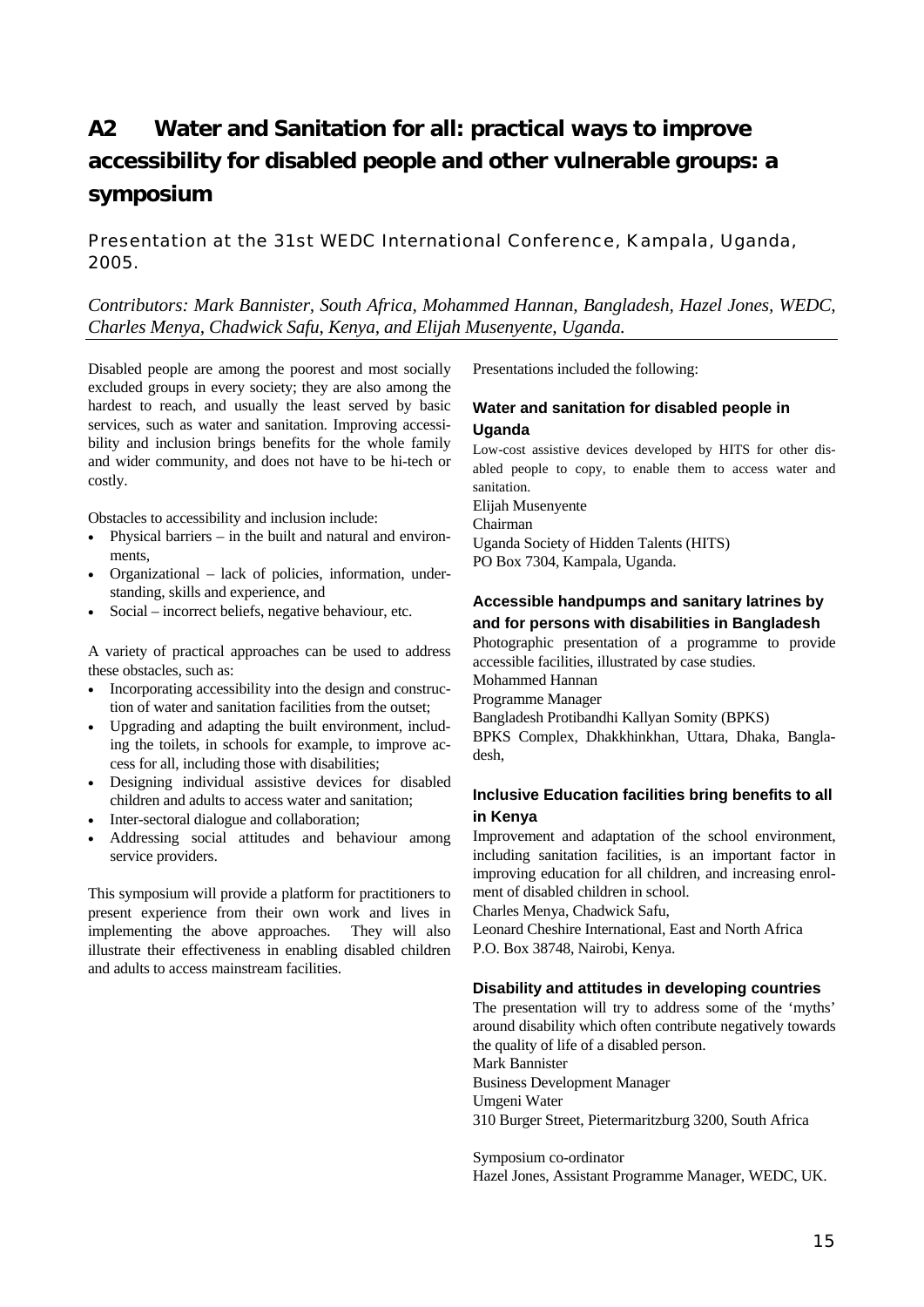## **A3 WEDC Conference workshop : Summary of key issues from group discussions.**

#### **1. Policy/ strategy/institutional issues**

*Issue*: Lack of clear policies re people with disabilities, no clear guidelines,

- 1.1 Change legislation in each country so that all new school sanitation facilities are constructed with accessible facilities.
- 1.2 Network with institutions of higher learning that are already incorporating disability concerns
- 1.3 People with disabilities should be represented on water and sanitation management committees from National to community level;
- 1.4 Establish a disability desk at Ministries in charge of water and sanitation, e.g. DWD in Uganda.

#### **2. Information/materials**

- 2.1 Circulate workshop report
- 2.2 Disseminate research findings and reports to everyone in country and worldwide;
- 2.3 Produce a publication with detailed standard engineering designs to accompany/complement the existing resource book.

*Issue*: Lack of awareness of strategies/guidelines

- 2.4 Simplify language of policies and other relevant documents, e.g. translation into local languages;
- 2.5 Sensitise people with disabilities & other vulnerable groups to the existence of information, to enable them to demand info;
- 2.6 Need for appropriate reading materials, e.g. large print, pictorial materials, audio-visual;
- 2.7 Use communication channels e.g. websites to share different approaches, e.g. World Bank, UNICEF, Disability website, WaterAid, etc.
- 2.8 Conduct e-conference to improve inter-sectoral communication.
- 2.9 Info dissemination make more use of newspapers radio etc.
- 2.10 Produce appropriate accessible materials, include images of disability in watsan materials,

*Issue*: Lack of understanding of benefits and cost-effectiveness of accessibility:

- 2.11 Outline benefits of accessible technologies and assistive devices
- 2.12 Disseminate to relevant stakeholders
- 2.13 Develop feedback mechanism about information to identify whether or not it is appropriate.
- 2.14 Review curriculum in schools and colleges, to include disability issues, to encourage children to think about disability from an early age and reduce misconceptions.
- 2.15 Lobby govt/public bodies for accessibility in public buildings

#### **3. Partnerships, collaboration, respective roles**